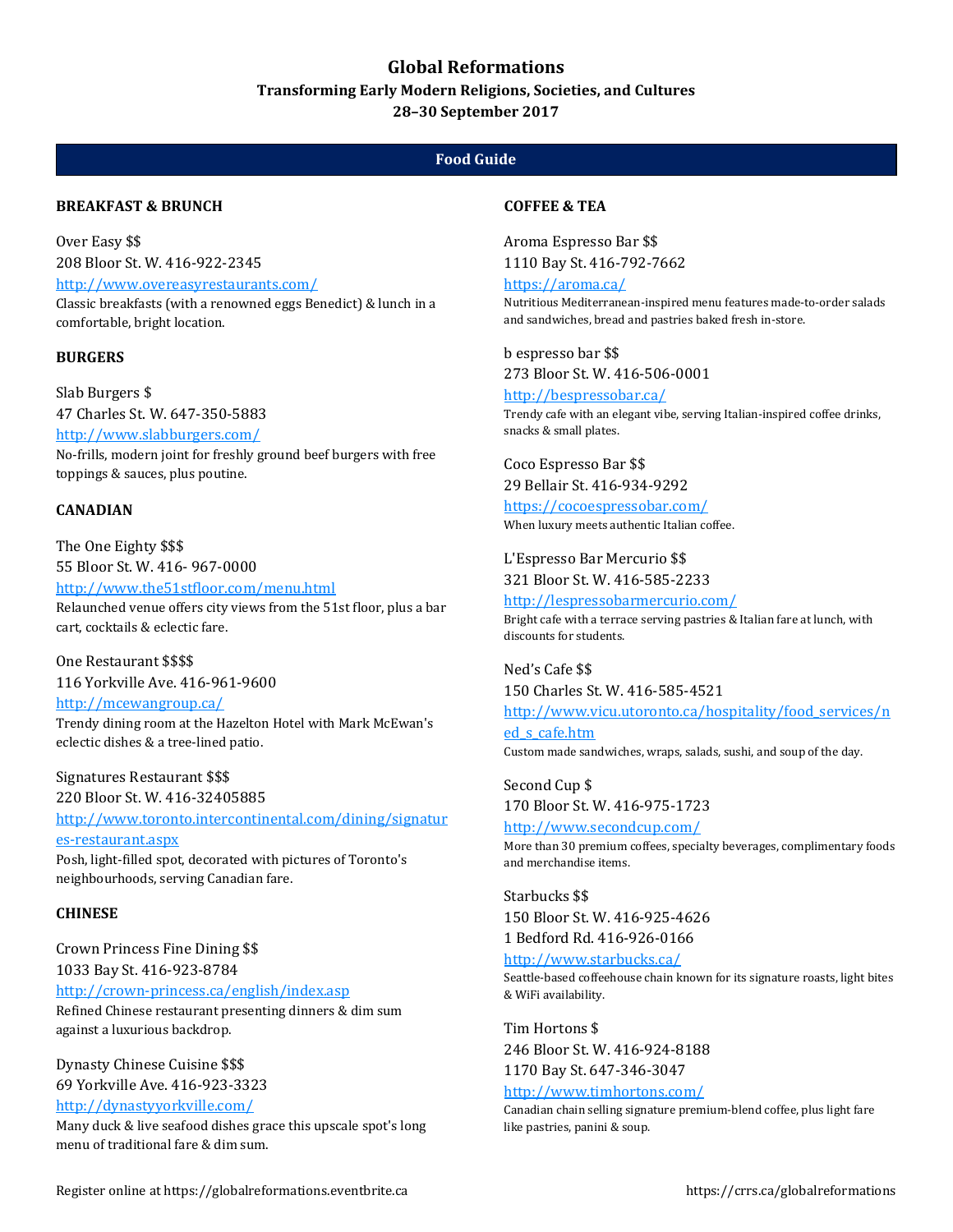#### **DESSERTS**

Carole's Cheesecake Cafe \$\$ 114 Cumberland St. 416-849-1499 <http://carolescheesecakecafeyorkville.com/> Stylish eatery with an upscale feel serving all-day breakfast, salads & a variety of cheesecakes.

MoRoCo Chocolat \$\$\$ 99 Yorkville Ave. 416-961-2202 <http://www.morocochocolat.com/>

Posh chocolatier & lounge offering a French-inspired menu, with high tea & weekend brunch.

Prairie Girl Bakery \$\$ 150 Bloor St. W. #14A 416-504-2253 <https://www.prairiegirlbakery.com/>

Baking from scratch the old fashioned way, Prairie Girl Bakery serves up a crave-worthy menu of cupcakes.

### **DINER**

Flo's Diner \$\$ 70 Yorkville Ave. 416-961-4333 <http://flosdiner.ca/> Old-school spot with a vintage feel serving all-day breakfast, salads & comfort food.

# **EUROPEAN**

Amber Restaurant and Bar \$\$ 119 Yorkville Ave. 416-926-9037 <http://www.amberinyorkville.com/> Minimalist club with a white interior & heated patio, plus a martini bar & contemporary dining.

#### Annona \$\$\$

4 Avenue Rd. 416-324-1567 <http://www.hyatt.com/> Elegant mainstay within the Park Hyatt, offering a global menu, 400+ wines & a posh afternoon tea.

Harvest Kitchen \$\$ 124 Harbord St. 416-901-5901 <http://harvestkitchen.ca/>

Relaxed restaurant serving carefully sourced vegetarian comfort food, plus burgers, wine & brunch.

Opus Restaurant \$\$\$\$ 37 Prince Arthur Ave. 416-921-3105 <http://opusrestaurant.com/>

High-end destination for creative Continental dining, with a wine list of over 2,500 labels.

#### **FRENCH**

Jacques Bistro du Parc \$\$\$ 126 Cumberland St. 416-961-1893 <http://jacquesbistro.com/> Cozy, family-run spot with Parisian decor, known for its French onion soup & signature omelets.

La Société \$\$\$ 131 Bloor St. W. Unit 211 416-551-9929 <http://lasociete.ca/> Posh space with a huge stained-glass ceiling offering French bistro fare, plus a fixed-price menu.

Sassafraz Restaurant \$\$\$ 100 Cumberland St. 416-964-2222 <http://sassafraz.ca/> Fashionable corner dining room with a popular patio, serving French-inspired Canadian cuisine.

### **GROCERY STORE**

Pusateri's Fine Foods \$\$\$ 57 Yorkville Ave. 416-785-9100 <http://pusateris.com/> Outpost of local gourmet grocer for farm-fresh produce & international olive oils, meats & cheeses.

Whole Foods Market \$\$ 87 Avenue Rd. 416-944-0500 <http://www.wholefoodsmarket.com/> Specializing in natural and organic foods.

### **INDIAN**

Utsav \$\$ 69 Yorkville Ave. 416-961-8349

<http://utsav.ca/> Cozy spot tucked down a half-flight of stairs, serving traditional Indian fare with deals at lunch.

The Host Fine Indian Cuisine \$\$\$ 14 Prince Arthur Ave. 416-962-4678 <http://www.welcometohost.com/> Traditional Indian cuisine featuring tandoori dishes, with whitelinen table service.

# **ITALIAN**

7 West Cafe \$\$ 7 Charles St. W. 416-928-9041 [http://www.7westrestaurant.ca/?utm\\_source=google&ut](http://www.7westrestaurant.ca/?utm_source=google&utm_medium=organic&utm_campaign=google%20places) [m\\_medium=organic&utm\\_campaign=google%20places](http://www.7westrestaurant.ca/?utm_source=google&utm_medium=organic&utm_campaign=google%20places) Romantic multilevel cafe with a rooftop patio, plus pastas, sandwiches & drinks served 24/7.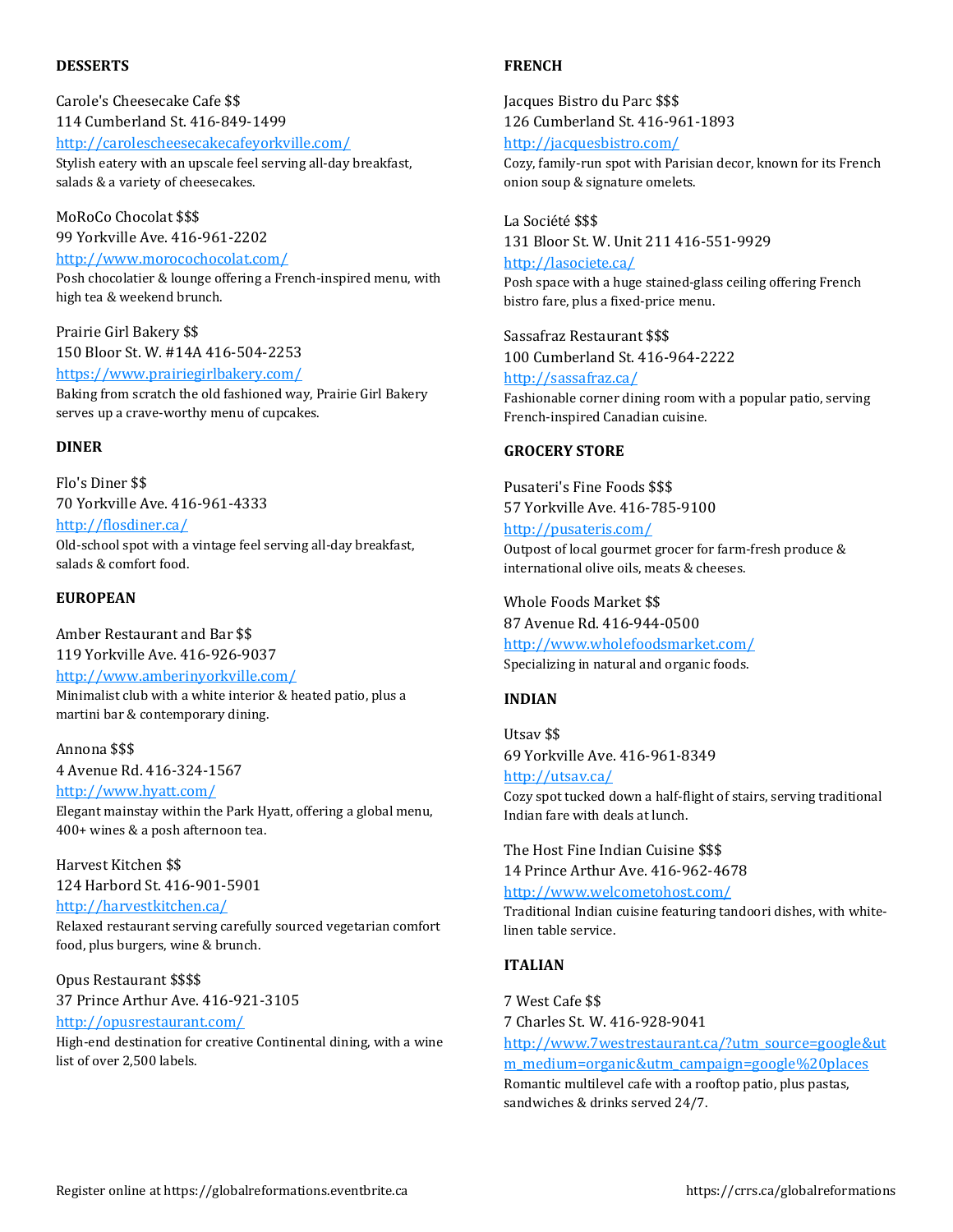## Bar Mercurio \$\$\$ 270 Bloor St. W. 416-960-3877

#### <http://barmercurio.com/>

Italian fare, including thin-crust pizzas, & espressos in a cozy mainstay with a streetside patio.

Cibo Wine Bar \$\$\$ 133 Yorkville Ave. 416-925-2143

<http://ciaowinebar.com/> Offering popular Italian fare & a lengthy wine list in a 3-level venue with modern rustic decor.

Dimmi Bar & Trattoria \$\$\$ 140 Cumberland St. 416-975-1100 <http://dimmibar.com/>

Italian spot for simply prepared light fare & a varied wine list, plus comfortable rooms & a patio.

Fieramosca Trattoria \$\$\$ 36A Prince Arthur Ave. 416-323-0636

<http://www.fieramoscatoronto.com/>

Intimate, upscale restaurant with plush seating & Southern Italian cuisine, including pizza & pasta.

Il Posto \$\$\$\$ 148 Yorkville Ave. 416-968-0469

<http://ilposto.ca/> Long-running Italian option with a refined dining room & spacious patio, serving traditional dishes.

Pi Co. \$\$ 1200 Bay St. #4. 647-346-7428

<http://www.pi-co.ca/> Quality, made-to-order, Neapolitan-style pizzas in a unique quick-serve experience.

Scaccia Restaurant \$\$ 55 Bloor St. W. 416-963-9864

<http://scaccia.ca/> Relaxed Italian bistro in the Manulife Centre offering counterserve takeaway & a cozy seating area.

Trattoria Nervosa \$\$\$ 75 Yorkville Ave. 416-961-4642

<http://eatnervosa.com/> House with a rooftop patio offering a chic & chill setting for classic Italian dishes & drinks.

Vaticano Italian Restaurant \$\$\$ 25 Bellair St. 416-924-4967

<http://vaticano.ca/> Ristorante with a traditional Italian menu & opulent decor that occasionally hosts visiting stars.

### **JAPANESE**

Avocado Sushi \$\$ 1105 Bay St. 416-323-9770 Bright, basic Japanese eatery offering rolls & combos, plus a few teriyaki & tempura options.

Okonomi House Restaurant \$ 23 Charles St. W. 416-925-6176

<http://www.blogto.com/restaurants/okonomi-house/> Japanese option with a traditional atmosphere & a variety of famed savoury pancakes.

Sushi Club \$ 41 Charles St. W. 416-967-3388 <http://www.sushiclubtoronto.ca/> Compact, contemporary place serving a diversity of rolls & Japanese classics with spicy choices.

Sushi Inn \$\$ 120 Cumberland St. 416-923-9992

<http://sushiinn.net/> 2-level sushi house with lunch specials & bento boxes plus takeout & delivery.

Tokyo Sushi \$\$ 33 St. Joseph St. 416-513-0002 Easygoing option, one of a local chain, known for choice sushi, plus Korean & Japanese cooking.

Wow Sushi \$\$ 11 Charles St. W. 416-923-1888

<http://www.wowsushitoronto.com/> Japanese spot with a modern feel, serving traditional sushi, maki & sashimi in a snug setting.

Yamato Japanese Restaurant \$\$\$ 24 Bellair St. 416-927-0077

<http://yamato.sites.toronto.com/> Entertaining chefs prepare food on a teppanyaki grill, plus a sushi bar for diners who like it raw.

### **KOREAN**

KOKO Share Bar \$\$\$ 81 Yorkville Ave. 416-850-6135 [http://www.kokosharebar.com](http://www.kokosharebar.com/) Snug spot offering Japanese-Korean dishes intended for sharing, plus sake & homemade soju infusions.

### **LOUNGE**

Proof The Vodka Bar \$\$\$ 220 Bloor St. W. 416-324-6645 <http://proofvodkabar.ca/>

White couches & a secluded patio in a hotel hangout that offers tapas & 50+ varieties of vodka.